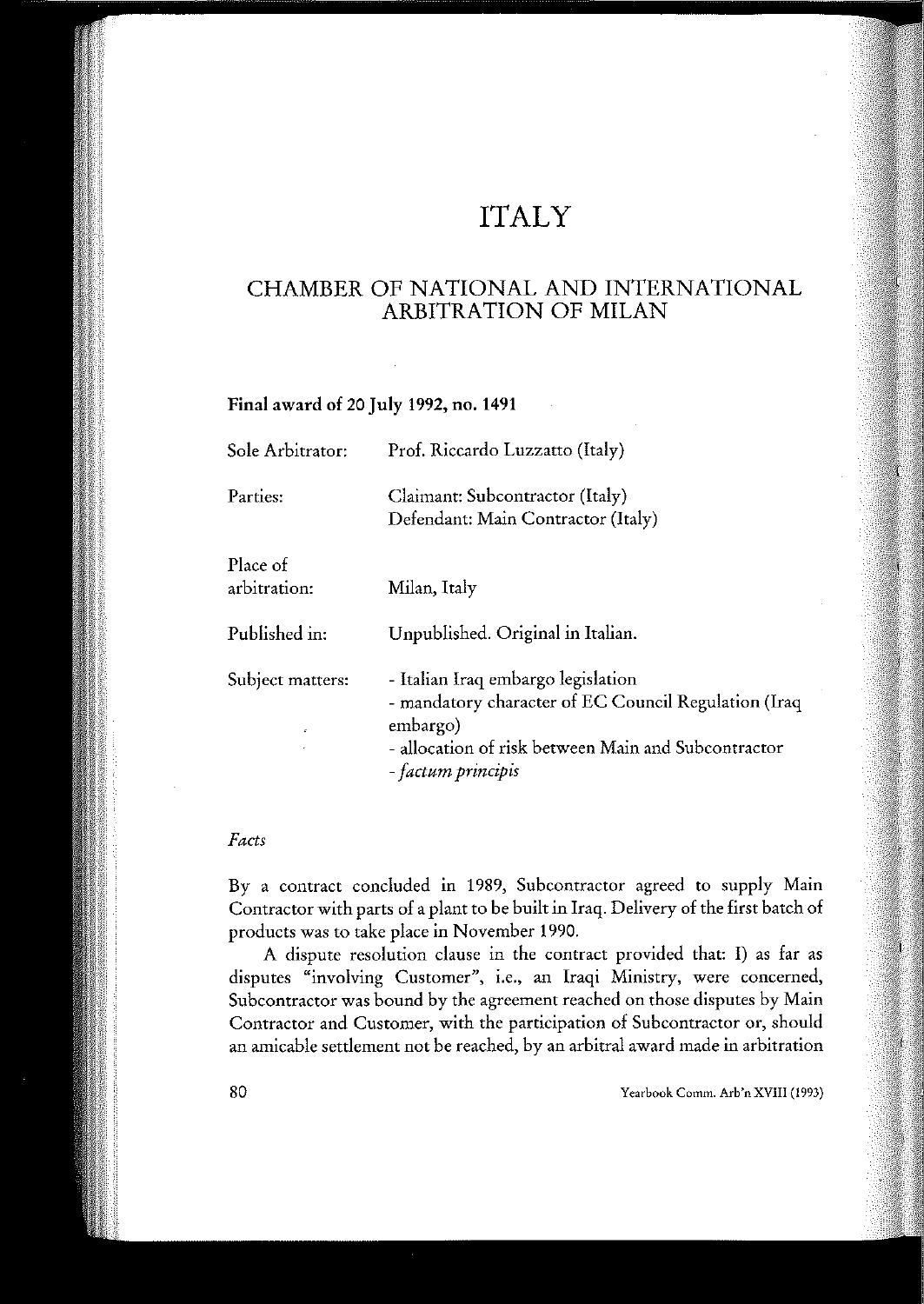proceedings between the Customer and the Main Contractor; II) ali disputes **"which do not involve Customer and the documents issued byCustomee' were** referred to a Sole Arbitrator to be appointed according to the National Rules of the Milan Chamber of National and International Arbitration. The clause **further ealled, in the latter case, for** *arbitrato irrituale,* **a decision aeeording to** the rules of law' and the application of Italian law.

On 8 August 1990, EC Council Regulation no. 2340, declaring an embargo **against Iraq, was issued. On 27 August 1990, Main Contraetor informed** Subcontractor that the Subcontract was suspended.

On 17 October 1991, upon request by the Subcontractor, a Request for **Arbitration was notified to Main Contractor. The parties did not reach an** agreement on the Sole Arbitrator and, on 25 November 1991, the ArbitraI Council of the Milan Chamber appointed Prof. Riccardo Luzzatto as Sole **Arbitrator. <sup>2</sup>**

The Sole Arbitrator found that the Subcontract had been suspended by the EC and Italian embargo legislation against Iraq as of 8 August 1990 and had been subsequently terminated. The Arbitrator also found that Subcontractor shared in the risk of the overall venture and that, therefore, nothing was due by Main Contractor to Subcontractor for the work done until 8 August 1990. The **Arbitrator's reasoning is summarized herebelow.**

#### *Excerpt*

I. JURISDICTION

**[1] "First of all, the present arbitraI proceedings is of an** *irrituale* **nature, since such is the intention of the parties as expressed in the arbitraI clause.... The**

**Yearbook Comm. Arb'n XVIII (1993)**

**<sup>1.</sup> The standard arbitrai dause attached to the National Rules of the Milan Chamber suggests that the parties indicate whether they intend their dispute to be decided according to the rules oflaw or in equity.**

**<sup>2.</sup> Art. 18(3) of the National Rules of the Milan Chamber of Arbitration reads [Italian originai]:**

**<sup>&</sup>quot;3. If a sole arbitrator is to be appointed. the Arbitrai Council confirms the appointment ofthe person designated by thc parties. In the absence of an agreement between the parties within thirty days from nocification of the Request for Arbitration, or if the Arbitrai Council does not confirm the appointmerit of the person designated by the parties, the Arbitrai Council shall appoint the Sole Arbitrator."**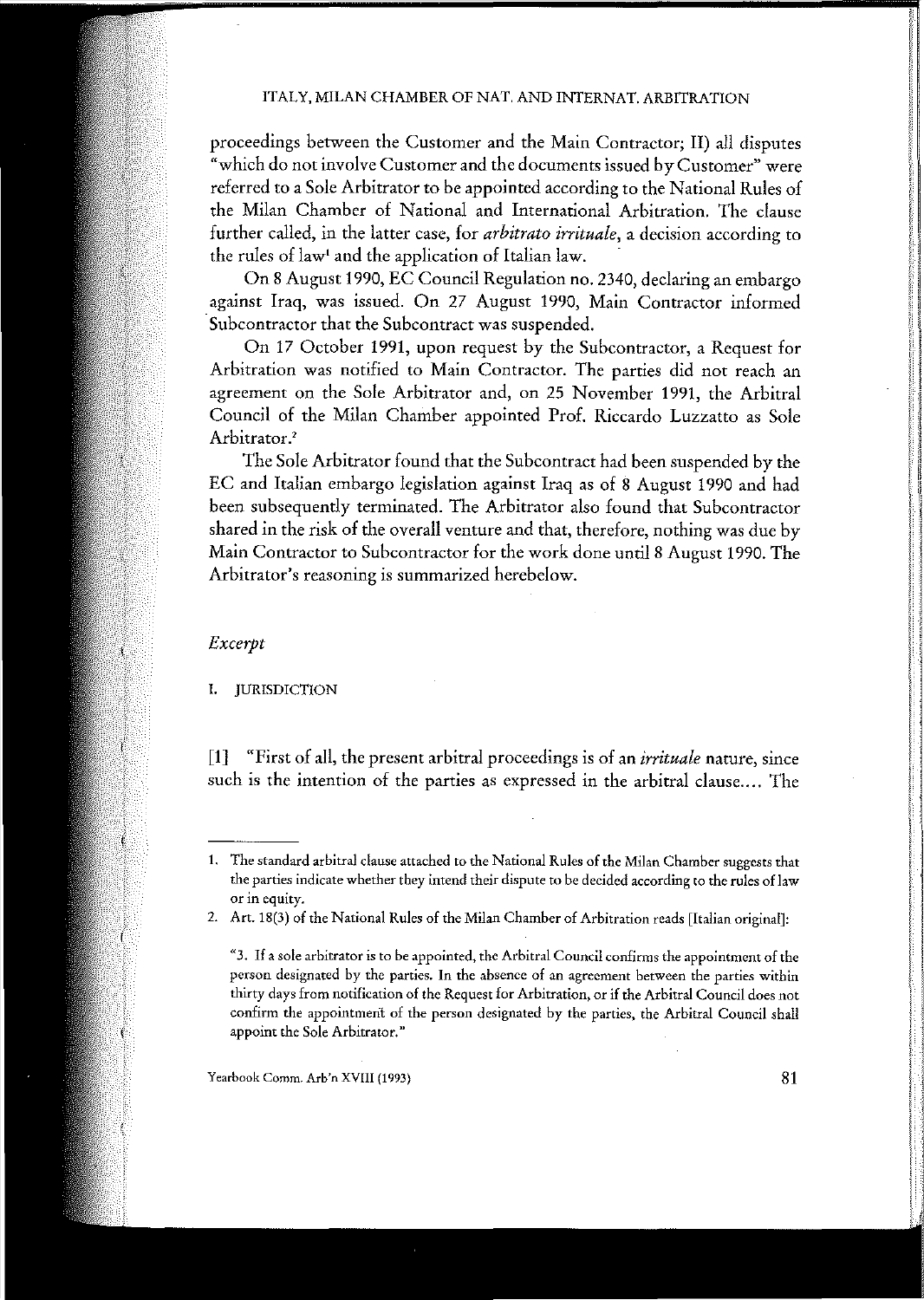clause provides that the Arbitrator decide the dispute according to the rules of the law, and specifica11y Iralian Iaw.

[2] "It must be noted, for the sake of completeness, that the wording of the **clause is not totally coherent, since it utilizes terms (in caSli, the Arbitrator's** 'decision') that would fit better in *rituale* proceedings. However, the general wording of the dause does not leave any doubt as to the faet that the parties **intended the proceedings and the award to have an** *irrituale* **character.**

[3] "Main Contractor preliminarily objects to the Arbitrator's 'jurisdiction' **to hear the dispute between Subcontractor and Main Contraetor, on tbc basis af** the partieular wording of the arbitraI dause, whieh distinguishes disputes between the parties  $-$  concerning the supply [of the product]  $-$  according to **whether they involve Customer and the documents issued by Customer or noto** The dause provides that Subcontraetor is bound by the agreement reaehed on the former type of disputes by Main Contraetor and Customer, in the **negotiation af which Subcontractor has participated; if no arnicable settlement can be reached, Subcontractor is bound by the outcome af the arbitraI decision.** Main Contractor undertakes to submit [in the arbitral proceedings] all elements supplied by Subcontractor. For the latter type of disputes, including disputes **concerning the validity, interpretation, performance and termination af the contrae!, referrai to a decision by a Sole Arbitrator under the National Rules of** the Milan Chamber of National and International Arbitration is provided.

[4] "According to Main Contraetor, the dispute brought before the Arbitrator **by Subcontractor be10ngs to the first category, since it concerns the possibility to perform under the contract between Main Contractor and Subcontractor, notwithstanding the supervening Iraq embargo legislation. Hence, it necessarily involves the relation of the Subcontract to the contract between Main Contractor and the Iraqi Customer, as far as the impossibility to perform under the two contracts is concerned, that is, it involves the Iragi Customer in the** *sense* of the arbitraI dause. Aeeording to the interpretation suggested by Main **Contractor, in other words, alI disputes on issues concerning the Main Contract - whichever these issues may be -, such as the dispute concerning the impact of the embargo legislation on the two contracts, are disputes involving the Iraqi Customer.**

**[5] "In the, Arbitrator's opinion, such an interpretation of the clause cannot be accepted, since it is too broad. It isindeed true that the particular wording ofthe arbitraI clause reflects the [parties'] intention - which is obvious, besides, when one considers the characteristics of the relationship between the contract** [between the parties] and the overall operation - to avoid that disputes on the **same issues, apparently onIy concerning Main Contractor and the Iraqi Customer, but in reaIity affecting the relationship with the Subcontractor as**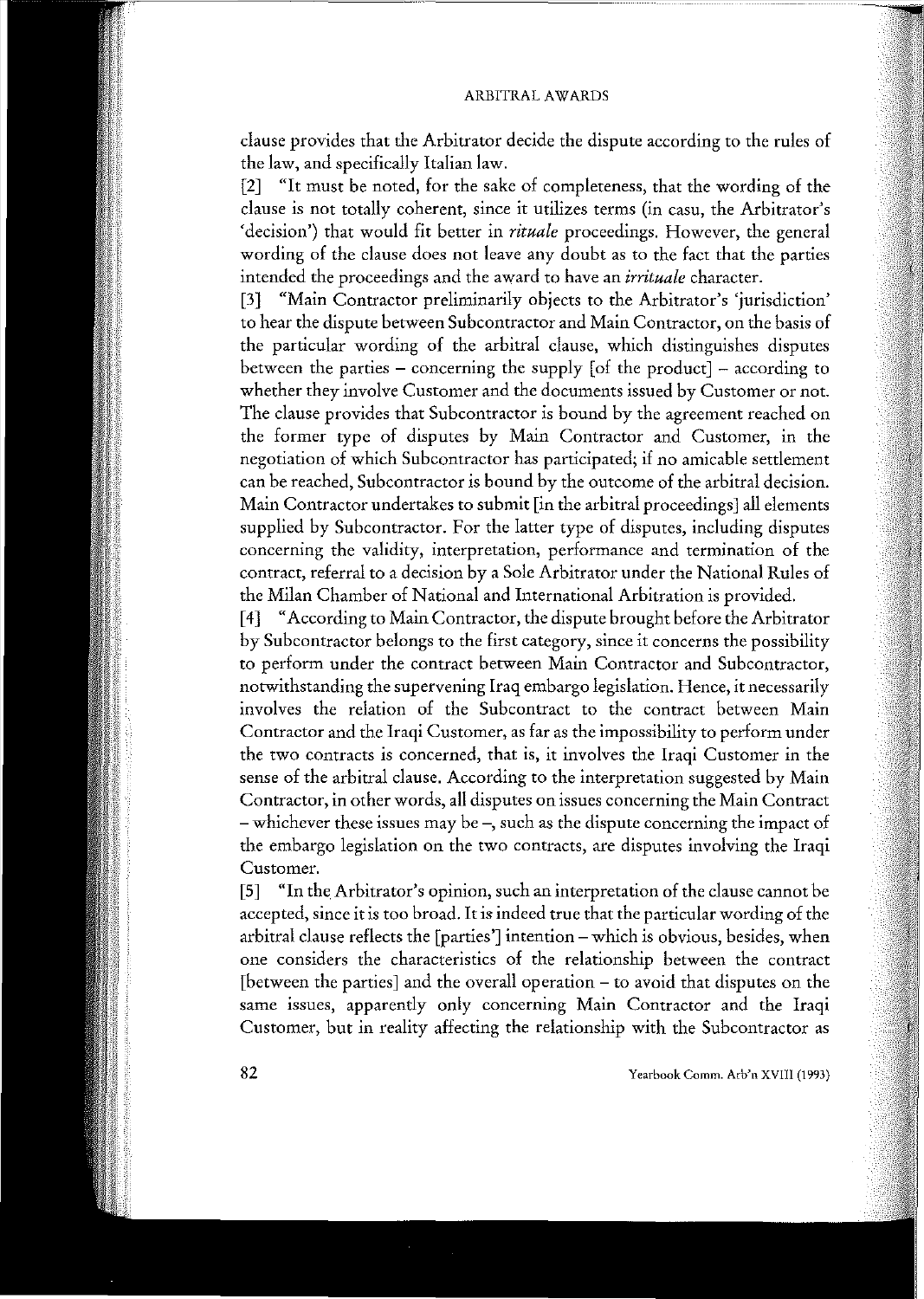well, in that they concern performances by Subcontractor, may be decided **differently in different dispute resolution systems, that is, under thc Main Contrae! and under the Subcontract. This intention, however, alsa indicates to what extent the parties wish ane contrae! to influence the other. From this paiot cf view, disputes on issues concerning the Subcontract and performance under the Subcontract involve Customer: that is, disputes concerning performance** under the Subcontract, in that they play a role in the execution of the overall **work entrusted to Main Contraetor and, thereforc, affect the relationship with Customer, its rights and obligations.**

[6] "On the other hand, it does not seem possible to include in this category, **as defined by the parties, any dispute concerning issues which may** *in abstracto* **play a pan in both contractual relationships, but which do not concern performance under the Subcontract.**

[7] "In the present dispute, such an issue would be that of the impact of the **embargo legislation on performance under the Main Contract, since it is** *in abstraeto* possible (although it is very difficult to imagine it *in concreto)* that in **an arbitration between Main Contractor and the Iraqi Customer a result may be** reached, other than the result reached in the present proceedings. We must keep **in mind, however, that in the present proceedings, the issue of the embargo legislation's effect on the contract between Main Contractor and the Iraqi Customer is only a pre1iminary issue, on which the Arbitrator may not render a direct decision, since the Iraqi party does not appear in the proceedings. On the contrary, in an arbitration between Main Contractor and the Iraqi** Customer the issue of that legislation's effect on the Subcontract would be totally extraneous to the subject matter of the proceedings, and could not be decided. Thus, also from this point of view it appears that the dispute brought before the Arbitrator should not be decided together with the dispute between Main Contractor and Customer: the latter cannot be decided by the Arbitrator, **and Subcontractor's waiver of court action through the arbitraI clause for** *arbitrato irrituale* **would otherwise resuIt in an absurd waiver of any form of protection.**

[8] "For these reasons, the Arbitrator finds that the arbitrai dause - and the appointment by the [ArbitraI] Council of the Chamber of Arbitration empower him to hear the claims filed by Subcontractor against Main **Contractor."**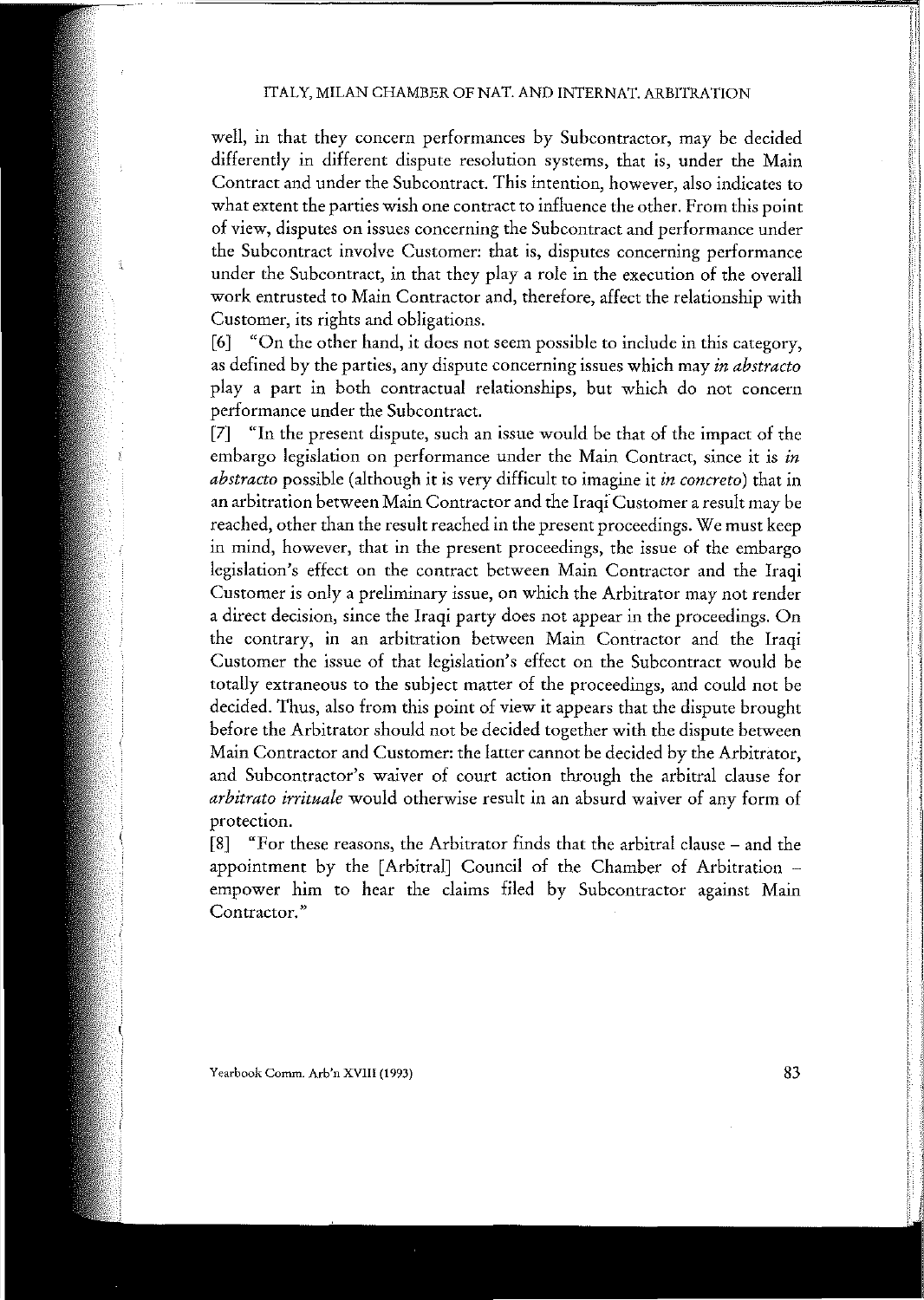#### II. THE MERITS

#### *A. The Parties' Position*

(….)<br>[9]

Subcontractor maintained: "[T]he prohibition under the EC and national embargo legislation cannot aHeet the Subcontract: neither directly, since the legislation itself rules this possibility out, nor indireetly on the basis of a **connection between the contracts (the Main Contrae! and the Subcontract as conoceted contracts), since there is no sufficient connection between thc two. 00 the ather hand, Subcontractor maintains that non-performance under the Main Contrae! does no! in faet depend 00 areaI impossibility to perform due to a** *factum principis*- i.e., the legislative prohibition - but on the non-performance by the Iraqi party. By aeeepting the UN Resolutions, Iraq recognized that its behaviour had been unlawful, as implied in the Resolutions: henee, prohibition under the embargo legislation should be juridically evaluated, also from the point of view of the Iraqi legai system, as a consequence of a fact imputable to Iraq itself - a State of which the Iraqi Customer of Main Contractor is only a body.

[10] "Main Contractor replies to this allegation by maintaining, first of all, that performance was impossible under the embargo legislation which affected - **initially in a temporary, and now in a definitive way - the Main Contrae! with** the Iraqi Principal. According to Main Contractor, the impossibility to perform cannot but aHect the Subcontract concluded between the parties, both because **thc prohibition affeets the eontracts alsa indirectly aiming at promoting,** favouring or carrying out a supply of goods to Iraq, and because the connection **between Main Contrae! and Subcontract is such, in any case, as to undoubtedly** make the latter share in the former's fate, including the impossibility to **perform. Nor is Subeontraetor entitled to damages for the aetivities earried out** before 8 August 1990, in the light, inter alia, of the provision of Art. 1672 CC,' that is, that the work done by Subcontractor until that date is not useful to Main **Contraetor, eonsidering the impossibility - whieh has now become definitiveto perform under the Main Contraet.**

[11] "Hence, the issues to be decided by the Arbitrator concern the scope and effect of the EC Regulation and national laws concerning the embargo, their

**Yearbook Comm. Arb'n XVIII (t 993)**

**<sup>3.</sup> Art. 1672 of tbe Italian Civil Code reads:**

*<sup>&</sup>lt;Clmpossibility to per/orm.* **If the [construction] contract is terminated because performance has become impossible due to causes which cannot be imputed to either party, the customer must** pay for that part of the work which has been completed, to the extent that that work is useful **to him, in proportion to the price agreed upon far tbe whole work."**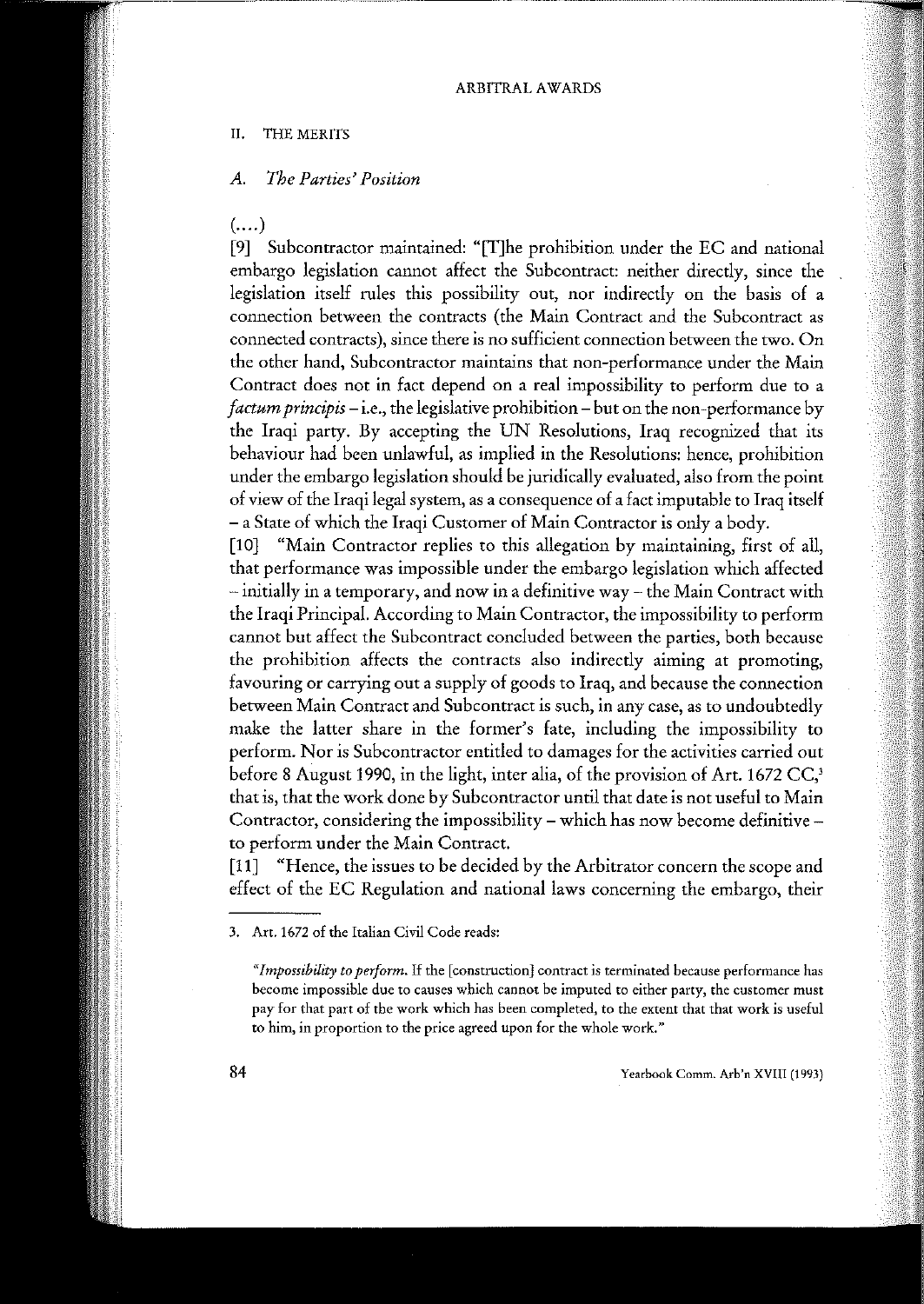**impact on the juridical situation of Main Contractor as party to the Main Contraet, and their effect in relation with the Subcontract between the parties to the present proceedings."**

## *B. EC and National Embargo Legislation*

[12] "For the aim of these proceedings, the relevant provisions are the EC Counci! Regulation no. 2340 of 8 August 1990 and [Italian] Decree 23 August 1990 no. 247, which has become Law 19 October 1990 no. 298.

[13] "According to Art. 1(2) of Regulation no. 2340, it is forbidden as of 7 August 1990 to export any product originated in or coming from the EC to Iraq and Kuwait, According to Art. 2(2) and (3), it is prohibited as of the said date in the EC territory, by means of vessels or aircrafts flying the flag of a EC Member State, and when carried out by any EC national, to sell or supply any product, **wherever it originates or comes from, to any legai or natural person Ioeateci in Iraq or Kuwait, or in any case for commerciaI activities carried out in or from** those territories (para. 2). Ali activities are also forbidden, which have as their object or effect the promotion of such sales or supplies (para. 3).

[14] "According to Art. 1 of Decree no. 247 of 1990, Italian citizens **wherever they may be - and foreign citizens who have their residence, domicile or abode in Italy, are forbidden to carry out any activity aiming, alsa indirect1y, at prornoting, favouring or carrying out the sale, supply, export or transport of** aIl kinds of goods to or from Kuwait and Iraq.

[15] "It is evident that the EC and national legislators used very broad **expressions [in their provisionsJ. In particular, the use of the terro 'indirectly' in the national provision, and of the expression 'activity having as its object or effect' the promotion of sales or supplies to Iraq, in the EC provision, must be stressed.**

[16] "These provisions not only cannot be derogated from: they must be **necessarily applied; that is, they are provisions which must be necessarily** applied in the EC, whichever law applies to the contract, as it appears from their purpose and public law character.

[17] "In the light of the broad wording of the prohibition and of its mandatory **character - which we have just stressed -, there is no doubt that, due to the prohibition, pedormance under the Main Contraet between Main Contractor** and the Iraqi Customer is impossible. Performance [in the face of the embargo legislation] would violate the prohibition and expose Main Contractor to the sanctions provided for in Decree no. 247 of 1990. This conclusion does not imply a judgment on [the Iraqi party's] behaviour, which would violate the Arbitrator's **terms of reference (hence the impossibility to decide Subeontractor's claims**

**Ycarbook Comm. Arb'n XVIII (1993)**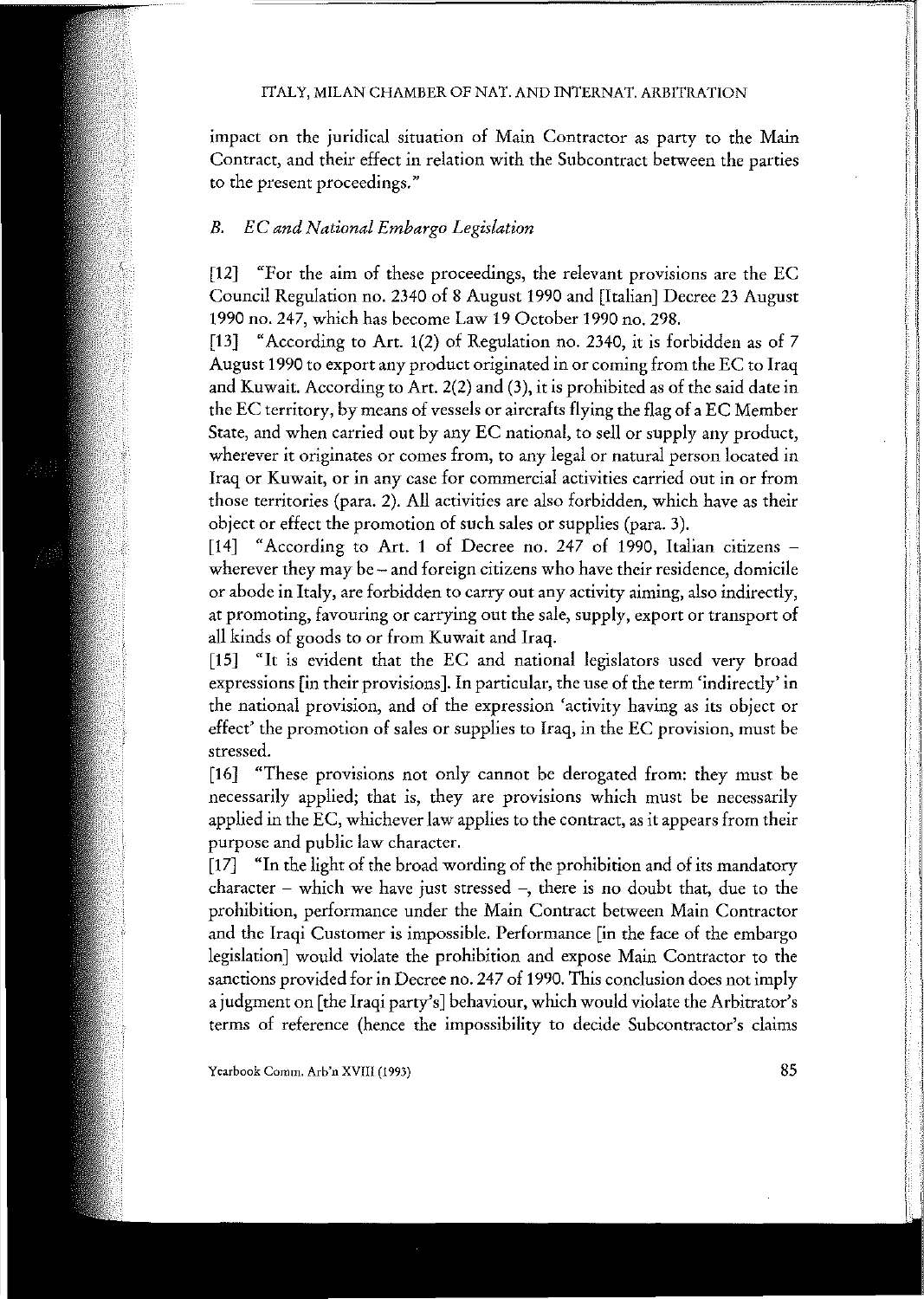#### ARBITRAL AWARDS

involving a judgment on the lawfulness of that behaviour): it only considers thc embargo legislation's cffect on the contractual position of the Italian party in the **relationship at issue in the present dispute. Further, any evaluation cf the** contractual behaviour of the Iraqi party would be not only inadmissible but also tota11y irrelevant with regard to the decision which the Arbitrator is requested to **render, since it is solely the position cf Main Contraetor in the Subcontract that he must determine.**

[18] "Not even Subcontractor seems to doubt that it has become impossible **to perform under the Main Contrae! between Main Contractor and the Iraqi Customer. Subcontractor only contests that the impossibility is a 'non**imputable fact' - and it has been said already that this aspect is irrelevant as far **as the present dispute is concerned. Thc parties' position, on the contrary,** tota11y differs on the issue as to whether the Subcontract is also affeeted by the prohibition (and, if so, why and how).

[19] "On this issue, the Arbitrator first considers that the very broad terms of **the legislative provisions reveal a dear intention to preclude in the amplest** possible way a11 activities which may lead to supply goods to Iraq or Iraqi **bodies and individuals, or to execute works in their favour. This intention calls for a non-restrictive interpretation [af the provision], which may contribute** towards attaining the goals set on the international level by the UN Security Council decisions and later on EC level. Thus, the wording of Regulation no. 2340 of 1990 - 'activities the object or effect of which is' the promotion of sales or supplies to Iraqi parties -, which echoes the formula of Art. 85 of the 'EEC' **Treaty on agreements,4 indicates that the [Regulation's] determining factor is not the parties' intention, but the activity's objective capability to lead to the** prohibited result (in Art. 85 of the Treaty, the objective capability to restrict **competition is the provision's determining factor).**

[20] "Equally, the adverb 'indirectly' in Art. 1 of Decree no. 247 of 1990 leads **us to hold that an activity, carried out between parties on the Italian territory** and the final beneficiary of which is Iraq, necessarily falls within the scope of the prohibition (and if it were not *so,* the EC provision should prevai!, according to generally accepted principles). It is true that the said adverb has been used, generally speaking, in order to avoid so-called triangulations.

**<sup>4.</sup> Art. 85 of the EEC Treaty reads in relevant part:**

**<sup>&</sup>quot;The following shall be prohibited as incompatible with the common market: aH agreements bctwcen undertakings, dccisions by associations of undertakings and concerted practices which may affect trade between Member States and which have as thcir objcct or cffcct the prevention, restriction or distorcion of competicion within the common market.... "**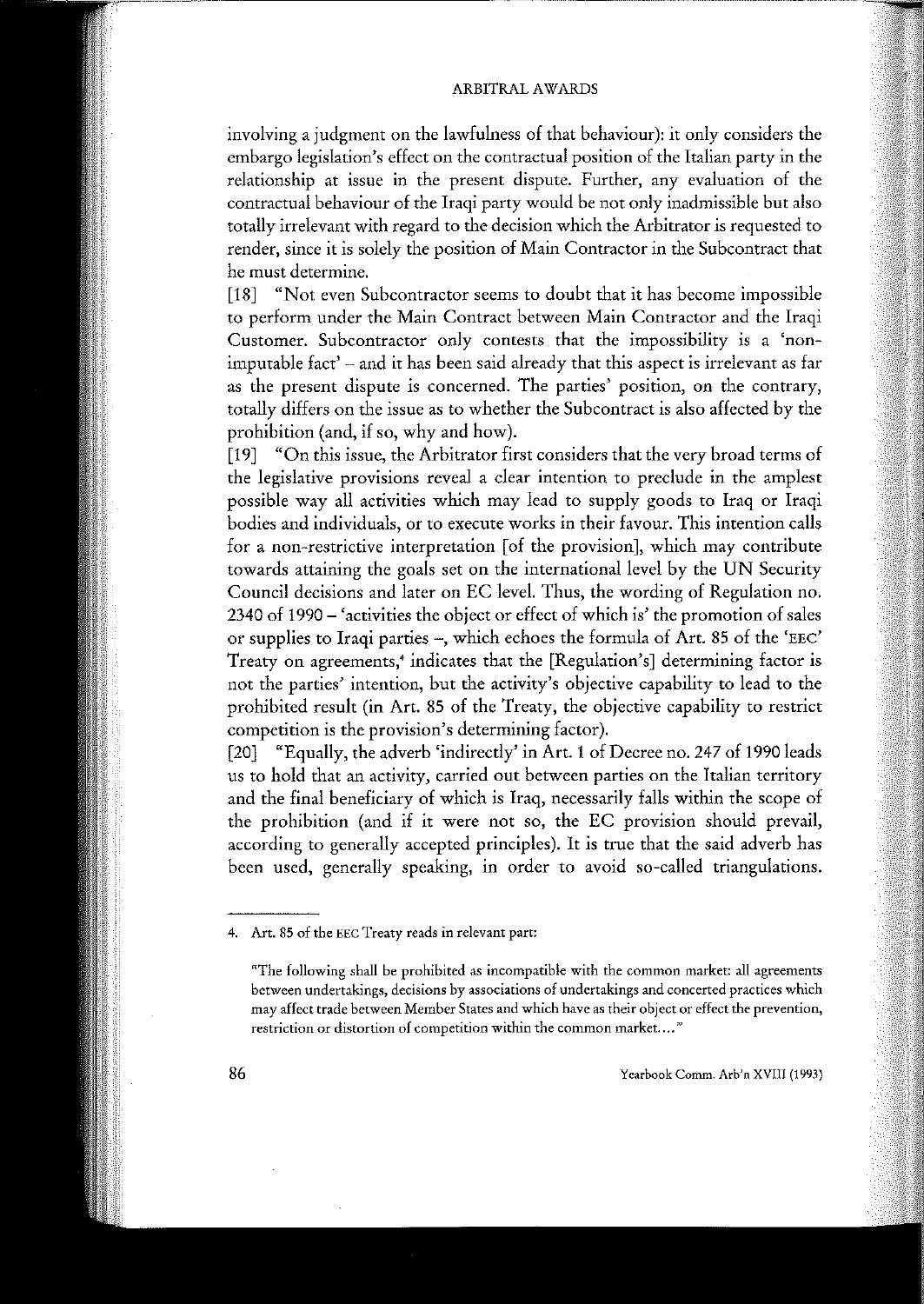$\mathbf{f}$ 

**However, in the Arbitrator's opinion, a broader meaning must be given to the adverb, in the scuse indicated above.**

[21] "Further, if we correctly interpret the Regulation, no distinction can be **made as to the prohibition's impact on activities to be** carried **out after the entry into force of the Regulation (thar is, activities under new contracts) and** activities under contracts already concluded *and/or* partialIy performed on that **date. Subcontractor correctly observes thar the tex! anIy mentions 'transactions** which have already been concluded or partially carried out' in para. 1 of Art. 2 of the Regulation, in relation to the export of products from Iraq. However, the **reason** for this is clear: only here does the provision use the concept of 'activity **or commercial transaction'**, a concept which can cover a range of successive **operations and, therefore, necessariI y requires that the regime for activities or transactions initiated before me entry into force of the Regulation be indicated. As far as operations towards Iraq are concerned, the provision uses the different concept of 'sale or suppIy', that is, a concept which can be referred to individuaI operations, with no need to indicate when the overall activity - of which the individuaI sales or supplies are part - started.**

[22] "If this interpretation of the EC and national Iraq embargo provisions is **correct, then, in the Arbitrator's opinion, the Subcontract between the parties to the present proceedings is subject to these provisions and, therefore,** *is* **also** affected by the impossibility to perform, ensuing from the embargo legislation. [23] "In fact, the Subcontract undoubtedly and univocally concerned the production of a (small) part of the works for the [plant] to be built under the Main Contract. It did not concern fungible, mass-produced goods which could be used in many ways. It concerned products specifically developed in view of the particular needs of tbe works, on the basis of tailor-made specifications. Nor can it be doubted that tbe final destination of the product was well known to and accepted by Subcontractor. The prohibition based on the EC Regulation **and national Iegislation does not allow performance under the Subcontract, since the Subcontract univocally aimed at the execution of the Main Contract's** works, that is, it had as its effect the promotion of supplies to Iraq.

[24] "Further, it seems to the Arbitrator that the impossibility to perform under contracts promoting forbidden activities towards Iraq, which originally **couId be considered temporary, must now - two years after - be considered definitive, taking into account that the** *medio tempore* **circumstances in me** relationship with Iraqi parties have fundamentally changed, that it is still impossible to foresee if and when full normalization shall be reached in the relationship with the Iraqi State and tbat it shall be necessary, if normalization **shall be reached in the near or far future, to renegotiate all contracts.**

[25] "Further, even if Main Contractor might possibly in the future make use

**Yearbaak** *Camm.* **Arb'n XVIII (1993)** 87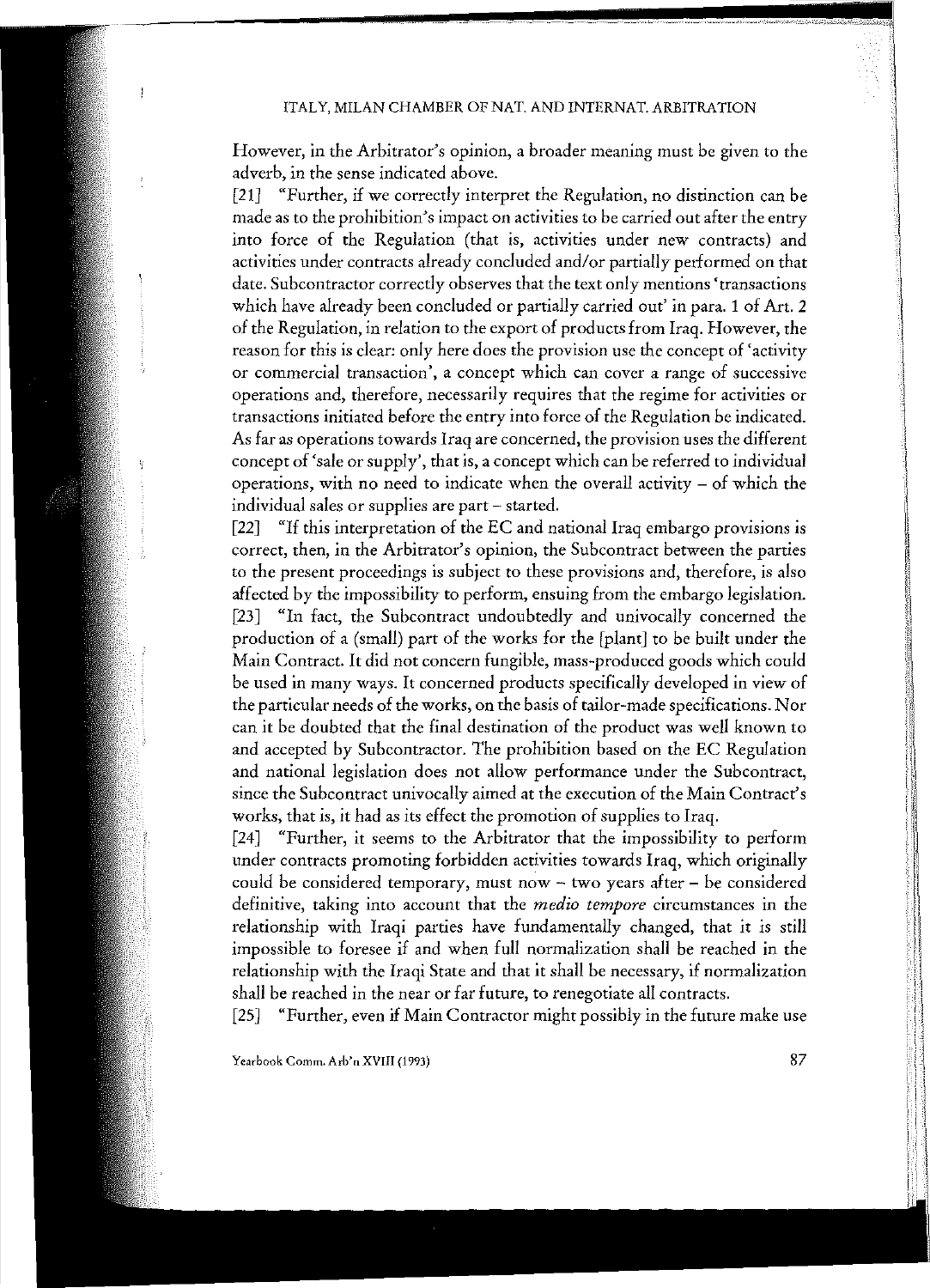of Subcontractor's products, Main Contractor cannot be compelled to accept Subcontractor's performance in view of that hypothetìcal utilization.

[26] "Hence, the impossibility to perform under Subcontract cannot be imputed to Main Contractor; it is an objective, absolute and definitive impossibility and it faHs, therefore, under the scope of Art. 1463 CC,' on termination of contract."

## C. *Conneetion Between the Contracts*

[27] "It would seem superfluous, in the light of the conclusions reached, to examine further other issues which have been given ample attention by the parties in the course of the proceedings such as, especially, thc existence of a connection between the Main Contract and the Subcontract. The parties contended that a connection did or did not exist in relation to the effect on the latter of the impossibility to perform under the former.

[28] "If the Subcontract is terminated due to impossibility to perform under the embargo legislation, it is useless to ask oneself whether the same result may be reached by a different path. However, the Arbitrator deems it appropriate to give some thought to the matter of the connection between the two contracts. This perspective may shed some light on some aspects of the dispute and on the reasons for the Arbitrator's decision.

[29] "The existence of a juridically relevant connection between the two contracts has been maintained by Main Contractor, on the basis of the parties' explicit intention - as expressed in the particular wording of the dispute resolution dause - and of an aHeged economie-juridical functional link, necessarily ensuing from the contracts' nature and mutual function.... Subcontractor maintains that there is no connection, because the parties expressed no intention to that effect, the nature of the contracts is not identical and there is no legislative source on which to base an *ex lege* connection.

[30] "On this issue, the Arbitrator holds that subcontracts have a typical configuration in international trade and especially in large construction works in developing countries: a subcontract cannot be seen as a contract derived from the main contract, but rather as a contract with a certain autonomy, although

<sup>5.</sup> Art. 1463 of the Italian Civil Code reads:

*<sup>&</sup>quot;TotaIlmpossibiIity.* In contracts providing for performance by both parties, the party released from his duty to perform by the impossibility to perform cannot request the other party to perform and must return what it has received. in accordance with the provisions on the *restitutio indebiti."*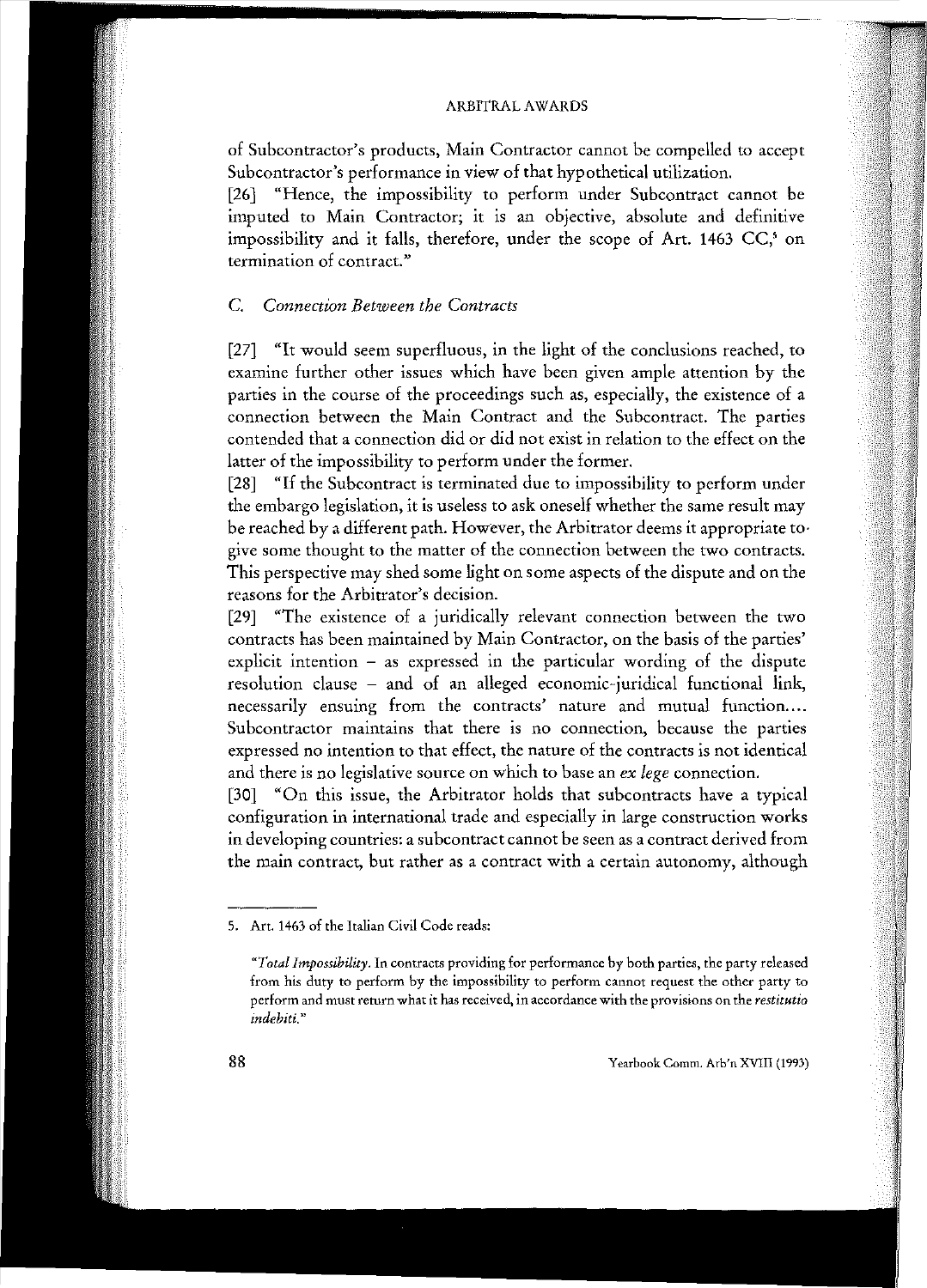connected to the original contract by an economic and functional link which normally, however, is not juridically relevant.

[31] "Of course, it is possible to connect contracts in a juridically relevant manner, producing the typicai consequences as defined by case law. This, however, requires a specific, if tacit, intention of the parties, aiming at making the contracts 'teleologicaUy dependent or interdependent in view of the realization of a certain interest',  $\overline{\ }$  so that which affects the one also affects the other. In casu, the Arbitrator considers that there has been no such intention. The contracts refer indeed to one another, but they do not do so in an univocal and clear manner allowing a conclusion in that sense. In particular, the reference in the dispute resolution clause aims at coordinating decisions, as correcdy maintained by Main Contractor; it cannot jeopardize the mutual autonomy of the two contracts. The connection between the two contracts, therefore, is only economie and functional; it does not entail the mutuaI dependence and interdependence which is essentiaI, according to case law, for the events concerning the one to concern the other as well.

[32] "There is no connection [between the contracts] such as to cause the events concerning one contract to concern the other as well. A connection, however, does exist, as mentioned above, on the economic and functional level. This fact is not devoid of significance in the present dispute: it justifies the conclusion reached on the impossibility to perform  $-$  in an ampler perspective than the mere interpretation of EC provisions - and lends further strength to this interpretation.

[33] "Undoubtedly, the said economic and functional connection between the two contracts is one of the paramount reasons for extending the EC prohibition beyond the scope of contracts between Iraqi parties and EC (in casu, Italian) finaI exporters. Subcontractor insists that the prohibition cannot affect relationships between Italian parties residing in ItaIy, having as their object products to be delivered to the final exporter on ltalian territory. According to Subcontractor, there is no reason, even in equity, to shift the contractual risk from Main Contractor to Subcontractor. Subcontractor certainly did not intend to accept any risk concerning the final operation with Iraq, nor can Subcontraetor be held subject to such risk.

[34] "On the contrary, in the Arbitrator's opinion, the said connection calls for this restrictive thesis to be overcome. When, as is the case here, Subcontractor negotiated with the Main Contractor, well knowing that the final destination of the supply was Iraq (and it is of little relevance, of course, that

Yearbook Comm. Arb'n XVIII (1993) 89

<sup>6.</sup> The Arbitrator referred to the Supreme Court decisions of 4 May 1989, no. 2065, 25 ]uly 1984, no. 4350 and 17 November 1983, no. 6864.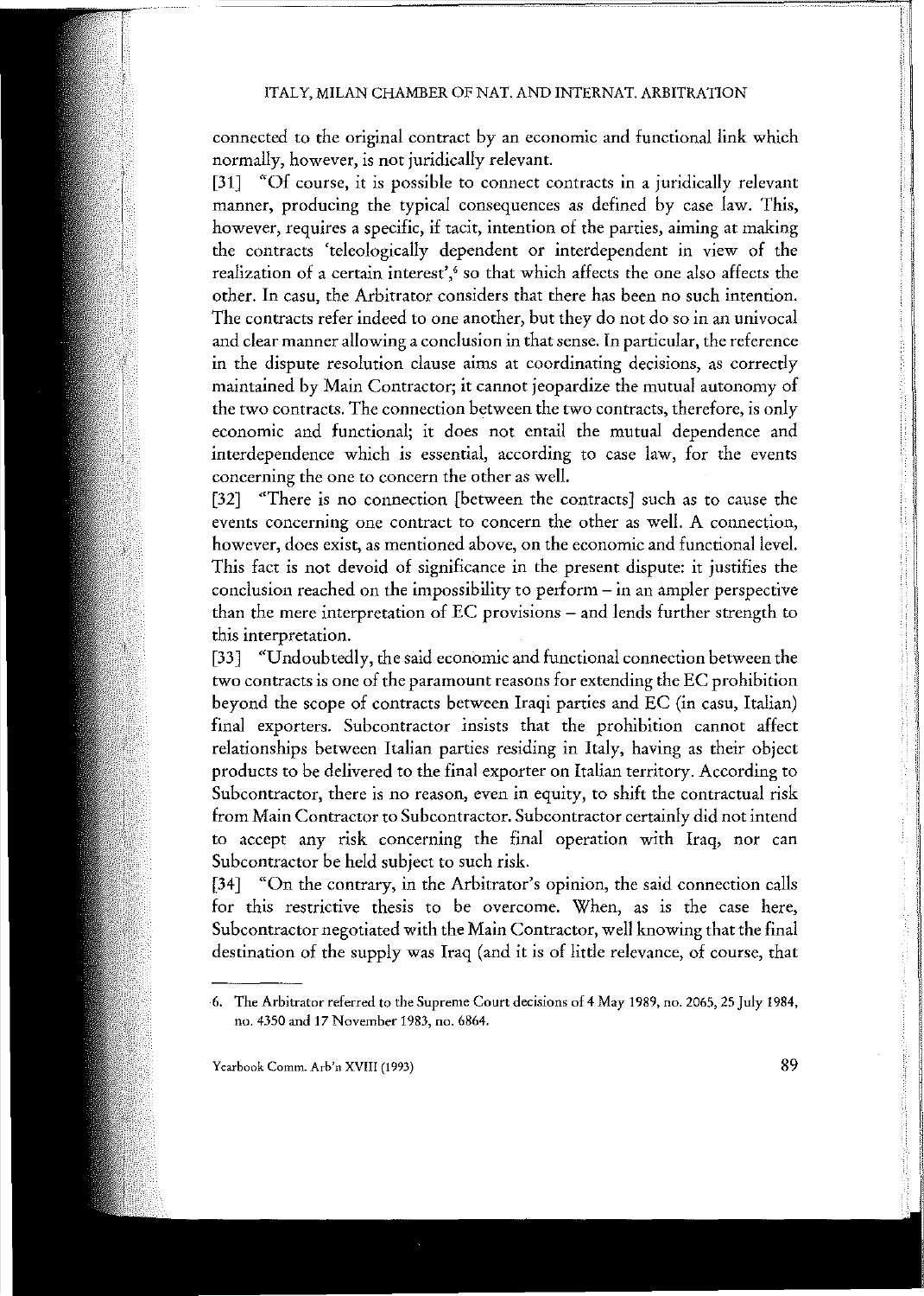Subcontractor did not know the name of the Customer), aceepting the specifications made by the finai Customer, undertaking - when necessary - to carry out activities on the building site, then the situation well justifies thar part, albeit a modest part of the eontractual risk be bome by Subeontractor: Subcontractor participates in the whole operation and shares, though in a limited manner, in its risk. Hence, the 'transparent' nature of the economie and functional connection [between the two contracts] justifies that part of the risk be shifted onto the Subeontraetor. A different solution would be reaehed in the case of a supplier of fungible and mass-produeed goods, who is totally unaware of their specific utilization and finai destination.

[35] "In the Arbitrator's opinion, these considerations justify, also in equity, the conclusion reached. (However, equity does not play a role in the Arbitrator's decision, since the parties agreed on arbitration according to law.) Further, they elucidate the purpose of the broad scope of the EC prohibition, i.e., to prevent a trick by Main Contractors, that is, that parts - also large parts of supplies to Iraq be manufactured, notwithstanding the prohibition, under contracts having their effect only in the EC (or in Italy, or another EC State). This trick would allow less scrupulous Main Contraetors to violate the prohibition easily. In this sense, [the broad scope of the prohibition] contributes toward guaranteeing that the sanctions against Iraq are observed.

[36] "For the afore-said reasons, this ratio does not violate equity, as alleged by Subcontractor, because the Subcontractor participates in the larger operation. The Subcontractor's participation - which does not imply a juridically relevant connection between contracts - justifies the assessment of the contractual risk, that is, extension to the Subcontractor of the objective circumstances preventing performance of the Main Contract; the reason [for this extension] is certainly not the possibility for the Main Contractor to shift the risk of the non-performance of the customer on the Subcontractor."

## *D. Conclusions*

[37] "Due to the lack of a juridically relevant connection between the two contracts, as ascertained, Italian law is undoubtedly and exclusively applicable to the contract between Subcontractor and Main Contractor, as indeed agreed upon by the parties in the often-mentioned dispute resolution clause. In its turn, the impossibility to perform, based on the (EC and national) embargo legislation - an impossibility which, it is almost superfluous to say, affects the whole performance under the contract and not only the mere reception by Main Contractor of the performance - also implies that the contract at issue has been suspended and later terminated according to Art. 1463 CC, as of the date when

90 Yearhook Comm. Arb'n XVIII (1993)